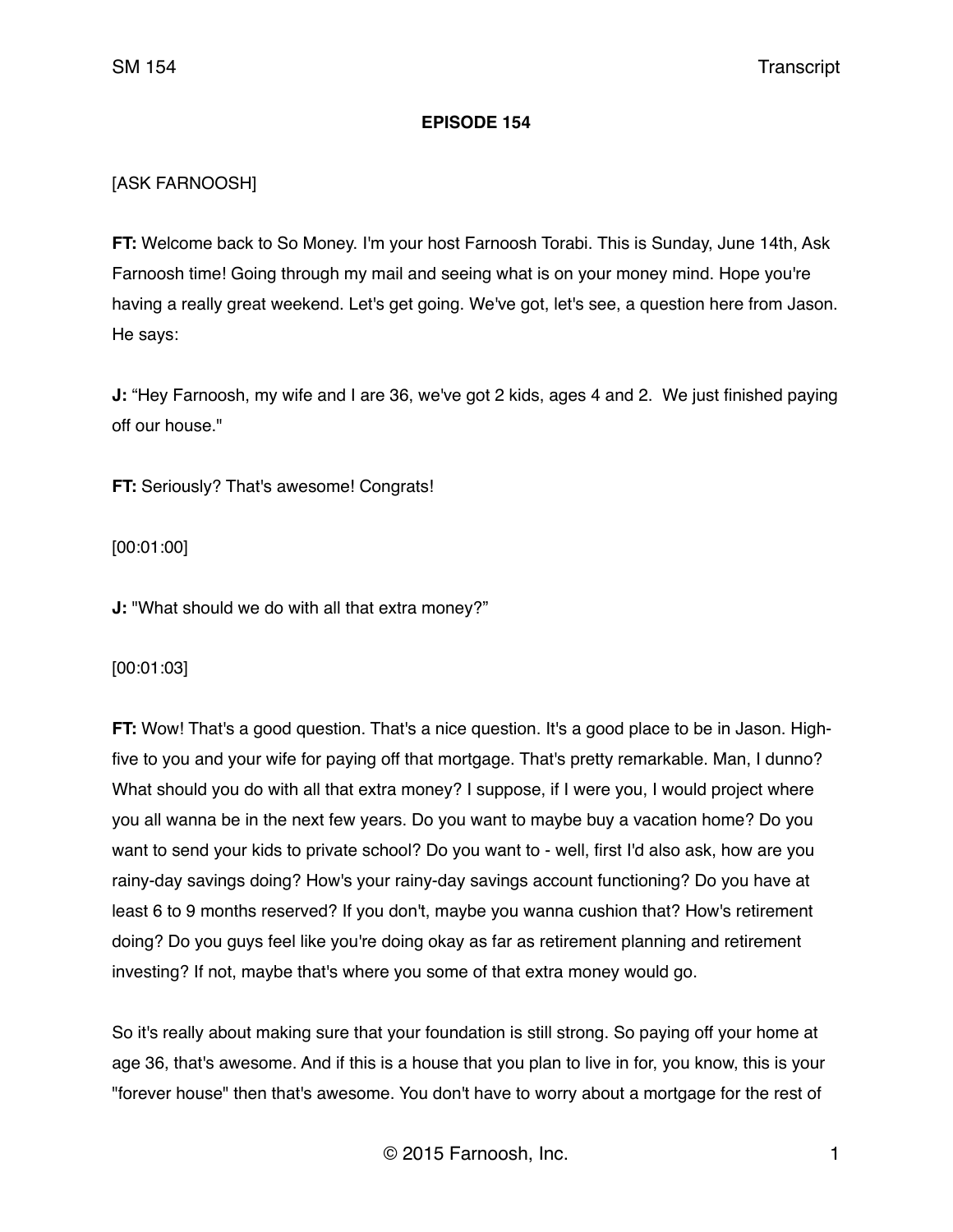your life again, unless maybe you take on a second property. I would also consider, because you have 2 kids now, how are their college savings accounts doing? Do you even have them set up for them? So if you don't, that's something I think would need attention - should merit some attention. If you feel as though they're not really full or they don't have enough in there for where, they're only 4, but say in the next 14 years, the next 16 years they're gonna go off to school. Have you done those projections? What will school cost at that point, and how much do you wanna contribute? So I think you wanna look down the road.

Maybe it's that you also start working with a financial planner to help guide you through this maze a little bit and really distill what it is that you need to plan for, what your priorities should be given that you have kids. So that's the conversation that I would be having with your wife that I might wanna bring in a financial advisor to to get a second, third opinion. But the good news is, is that you have a lot of options and that is financial freedom in my book. Being able to say now, the fact that you're asking that question - what should be do with all that extra money? That's a good place to be in and you're gonna be okay. Just make sure that you really stick to what is important to you and your family and your goals. And dedicate the money to achieving those particular goals both in the long, long run - like college and beyond, retirement - and in the interim. So whether you maybe wanna invest in another property or send your kids to private school, plan a vacation. This is where life gets fun and congratulations for climbing that mountain.

## [00:03:53]

## Marianne asks:

**M:** "My daughter is going into her 3rd year of law school. We have been helping her by giving her \$1,400 a month. She graduated from a top 20 university with no loans due to a generous financial package - we paid her room and board and spending, which was \$25,000 a year. If we don't help her with her 3rd year of law school she will end up with \$120,000 in law school loans."

[00:04:17]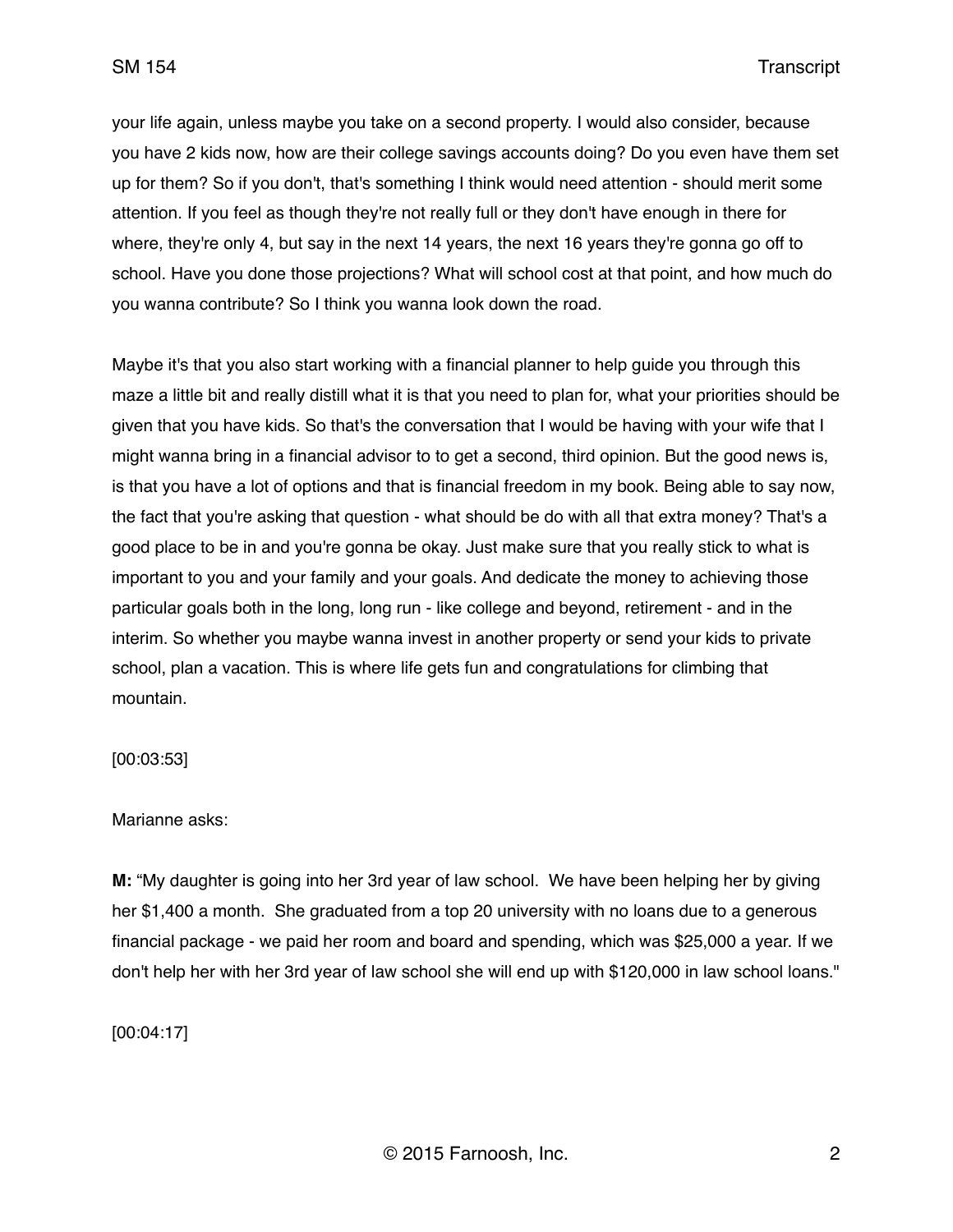**FT:** Am I understanding this right? She got a great financial package, oh but it was a loan. It wasn't - I was thinking like scholarship.

[00:04:26]

**M:** "We are running out of money now after also paying for our 21 year old's bachelor's degree. Should we help our daughter with her 3rd year or should we catch up on our own growing bills? Help!"

[00:04:36]

**FT:** Marianne, it feels like a rock and hard place, but I will tell you that just based on my conversations with people that are in your similar situation and perhaps even older, the ones who are in retirement - I don't think you're gonna regret having taken the time now to really save for yourself for your future. If you're telling me that you don't have much of a retirement, that you're having a hard time just paying your own bills, forget retirement. Then I think you know what you have to do. Your daughter's a big girl, \$120,000 is scary, but the good news is that hopefully she finds that really lucrative job. She's graduating from a top 20 law school, she'll hopefully be qualified for a good job that pays 6 figures as a lawyer. This is something she needs to inherit as her own financial responsibility at this point. You guys have been very generous helping her with her housing and her books and paying her a monthly stipend. It's gotta stop.

And she was very fortunate that she had you to do that for her, I think that at this point if you're recognizing that you are financially fragile as an individual, as someone who's got to worry about your own financial needs and retirement, I think it's time to have a conversation with your daughter and just be honest. And say, "Look, we wanna help you, we have been helping you, it is our honor to help you. We wanna see you achieve your goal to become a lawyer, but at the same time we have to also be conscious about our growing needs as a family. And retirement's not too far off and we wanna be able to retire comfortably and not have to be stressed at that point. We wanna be able to enjoy our retirement to be able to spend time with you wherever you end up moving, we wanna visit you and we don't wanna be strapped. We definitely don't wanna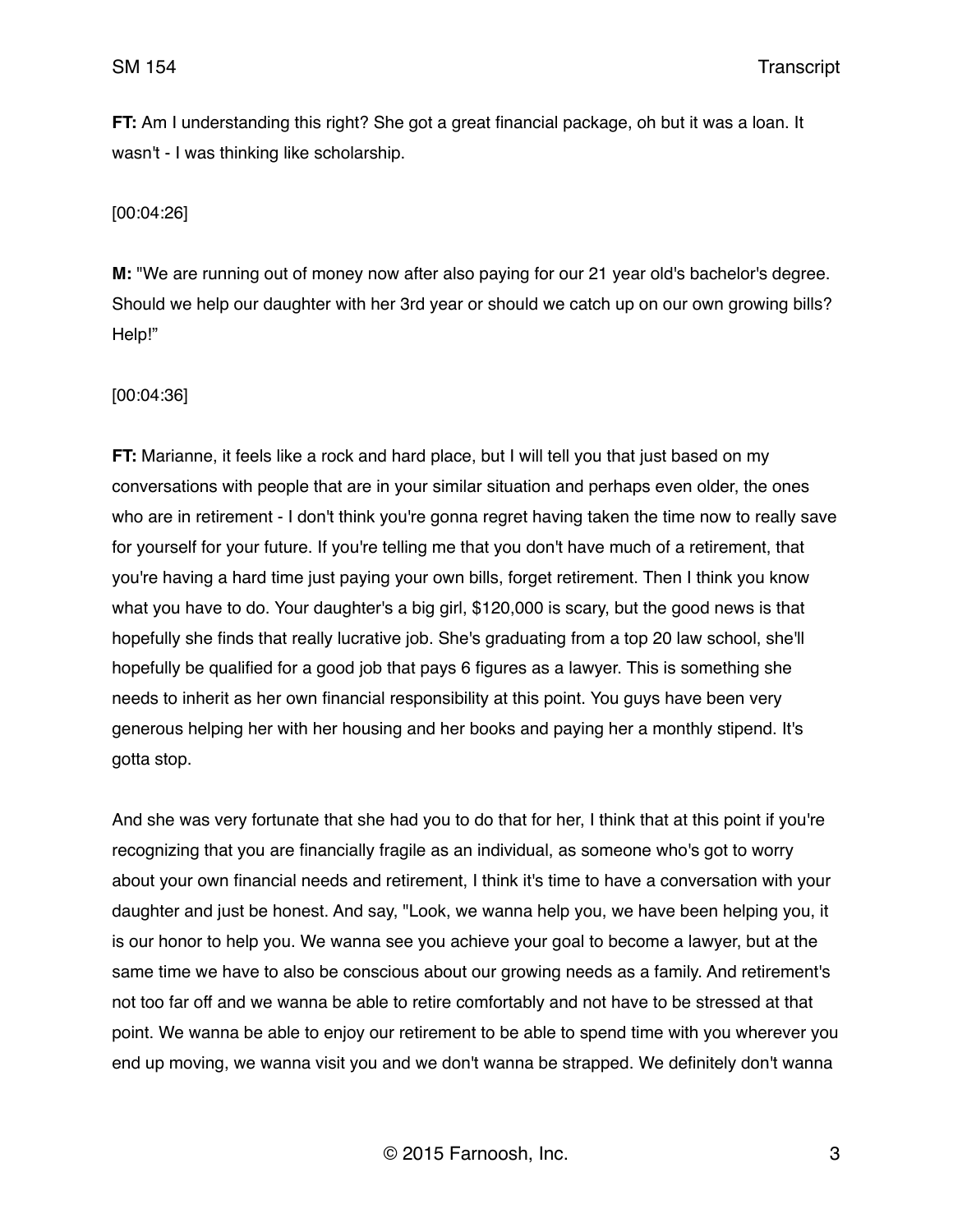ever be in a situation where we're in our retirement and needing money from you, our rich lawyer daughter." [Laughs]

I jest, but it's something that a lot of parents are going through. We talk a lot about, we know a lot about the sort of sandwich generation of maybe 40-year-olds who are supporting their own kids and then also their parents because their parents didn't save quite as much or enough for retirement. So I think you need to just kind of apply a little bit of tough love to your daughter, but it's not even that tough. I mean, if she is gonna graduate and get that good great big job, hopefully she will, then theoretically she'll be able to pay off that 6-figure loan - assuming she doesn't have this extravagant lifestyle. That she's smart about how she's paying for things like housing and food and she budgets smart and she prioritizes those loans. So, and she sounds like a smart lady. So that would be my honest to goodness advice.

[00:07:32]

Chris asks:

**C:** "Farnoosh, I love listening to your podcast. Great advice from you and your guests. I have a 401(k) and I'm considering opening a traditional IRA as well. Is that a good idea to open one even though I currently have 401(k)? I would also love to know your thoughts on target date funds on 401(k) accounts? My 401(k) is currently invested in a target date fund and just read an article by Jeff Rose saying that we should not invest in one. Wanted to know your thoughts about these particular funds."

## [00:08:00]

**FT:** Sure. Well Chris, first to answer your first question, which is "I have a 401(k), you're considering a traditional IRA as well". I would say that if you feel as though you might be - so the way that a 401(k) works and the way that a traditional IRA works as far as taxes go is similar. So you're gonna be able to get the same kind of tax benefits. The money that you contribute to the fund will be - you'll be able to lower your taxable income with that contribution, which is great. And you save today, and then in the future you pay taxes on your withdrawals. If you feel as though your 401(k) at work is limiting in so far as the kinds of mutual fund options and

© 2015 Farnoosh, Inc. 4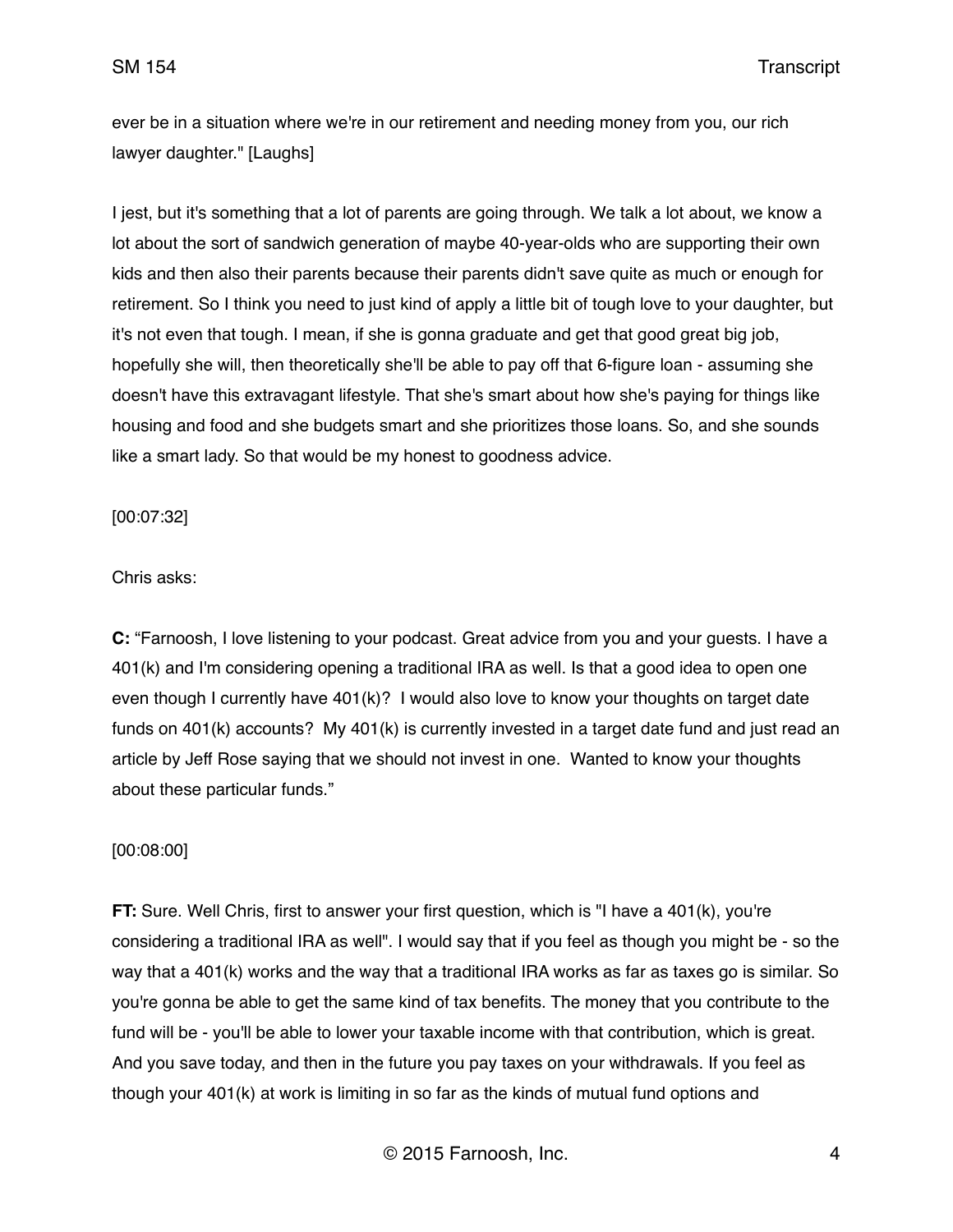investment options they have for you, then maybe a traditional IRA beyond that would be attractive. Because then you'll be able to get access to more funds, a diverse array of funds to help you stay better diversified and have better access to ways to grow your money.

If you also feel as though your 401(k), if you've maxed that out, you've put in the I think it's \$18 thousand this year, you've done the most that you can and you wanna save more, well then that's when and IRA is handy. You can open one up and I believe it's \$5,500 annually to contribute. If you're playing catchup then it's, in your older years, I believe it's \$6,000. So those would be like the two scenarios, or all of the above, when it makes sense to open up a traditional IRA. You want access to more diversity of assets and funds that your 401(k) is not necessarily providing and/or you've maxed out your 401(k) and you want another way to save for retirement. Great vehicle: traditional IRA. So that's the answer to the first question.

Your second question is about target date funds. You know, target date funds are controversial. I've read Jeff's article. Jeff's a friend of mine. He's a fantastic guy and also personal finance expert. He's a CFP, he's a financial planner, his website - just to give him a shout out - check it out it's Jeffrosefinancial.com. And then he's also got a blog called Goodfinancialcents.com. He's on Twitter @jjeffrose. I should have him on the podcast actually. It's time. Jeff, if you're listening, get in touch or I'll get in touch with you. But so he doesn't like target date funds. HIs argument is that they've been - target date funds, just to educate everybody who may not know cause you can't assume that everyone knows what a target date fund is. It's essentially a type of mutual fund that is, usually you find these target date funds and they'll say, "Target date 2020. Target date 2030. Target date 2040." That year implies that that's the year that you're planning to retire. And so given that time length, that time frame between now and 2040, or now and 2050, that fund is designed in such a way to adjust for risk as you get closer, and closer, and closer to that target date of retirement.

So if you're 20 years old now and you're gonna retire in 40 years - so that would be in like 2055 - then right now the target date fund just generally speaking, it would be a little riskier, a lot riskier than it would be the closer and closer you get to retirement. So it's very convenient, and they're sold on their convenience that you don't have to worry about asset allocation, you don't have to worry about rebalancing, we do it for you automatically. It's target date will determine how the fund is designed as far as how risky it is, and then it'll adjust to be less risky as you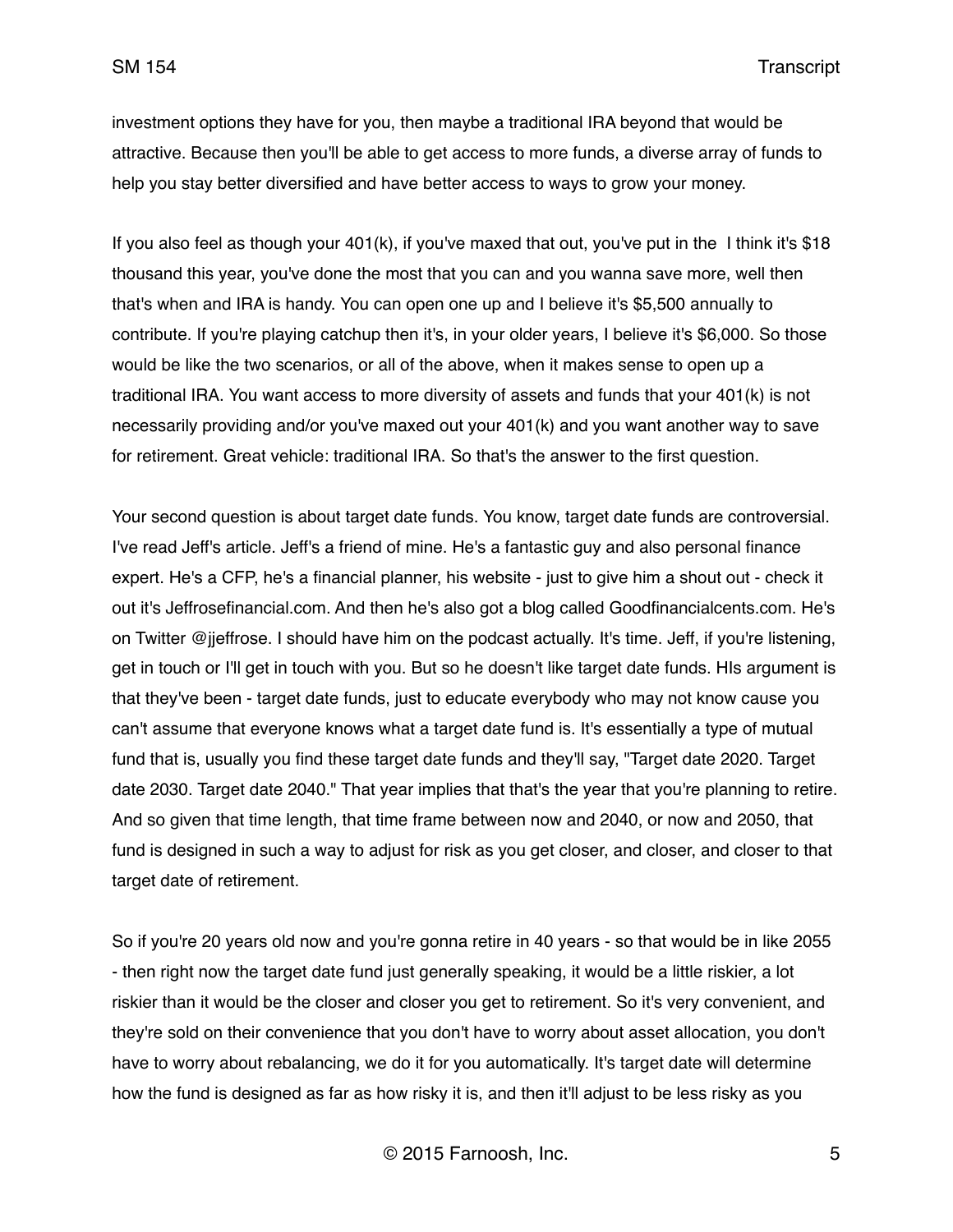SM 154 Transcript

approach retirement. So people love them because they are convenient. However, Jeff takes the position that they don't really return much. That they're - what did he call them? He said they're "crappy" or something. [Chuckles]

He's crystal clear about how he felt about them. Just because he believes in active management of your fund, and his pitch was, "Look, scrap the target date fund. The returns are no good, they're very small, and then on top of that there's fees probably attached to them. So they're actually not good for your portfolio. Instead you would benefit more from hand picking investments, creating your own DIY target date fund that a financial planner could help you with." And he's a financial planner, so you know, let's be honest here, it's to his advantage to say this, but I think he's being honest too. You would be far better off if you hired someone to help you pick and choose assets that met your retirement date, your risk tolerance, that were just a little more hand picked. Do like an a la carte approach. You have to pay for that, it doesn't come free. So you gotta work with a financial planner, so there's a caveat to that.

So what do I think? I think like any investment, you have to do your homework, do your research. Not all target date funds are lousy. Some are great. It depends on the performance. And you can track performance, you can see performance, you can go to sites like Yahoo Finance, Morningstar. A lot of times they have the historical price charts and return charts that you can see how funds have performed over a period of time and you can use that as context for you as you decide where to put your money. And if your 401(k) does in fact have lousy target date funds that have lousy returns, then maybe you wanna go and work with a financial planner or just call the 401(k) plan administrator and say, "I don't wanna do the target date fund. I wanna do something that's a little more specific to me. I don't like the returns that I'm seeing. Is there a way to maybe create something a little more unique for me that acknowledges that I'm not gonna retire for a while but I wanna be maybe moderate to very risky right now, and then change that as time goes on?"

Help is out there for you. And that's I think the real takeaway. Don't just assume, don't just be sold on a product because it's "convenient". Really do the research, ask the right questions. It sounds like you are reading up on this, that's great. And be your biggest financial advocate. If you find out that these funds are lousy because their track records are poor, then don't invest in them. Go find something that's better, that you feel more comfortable, that you feel your dollar is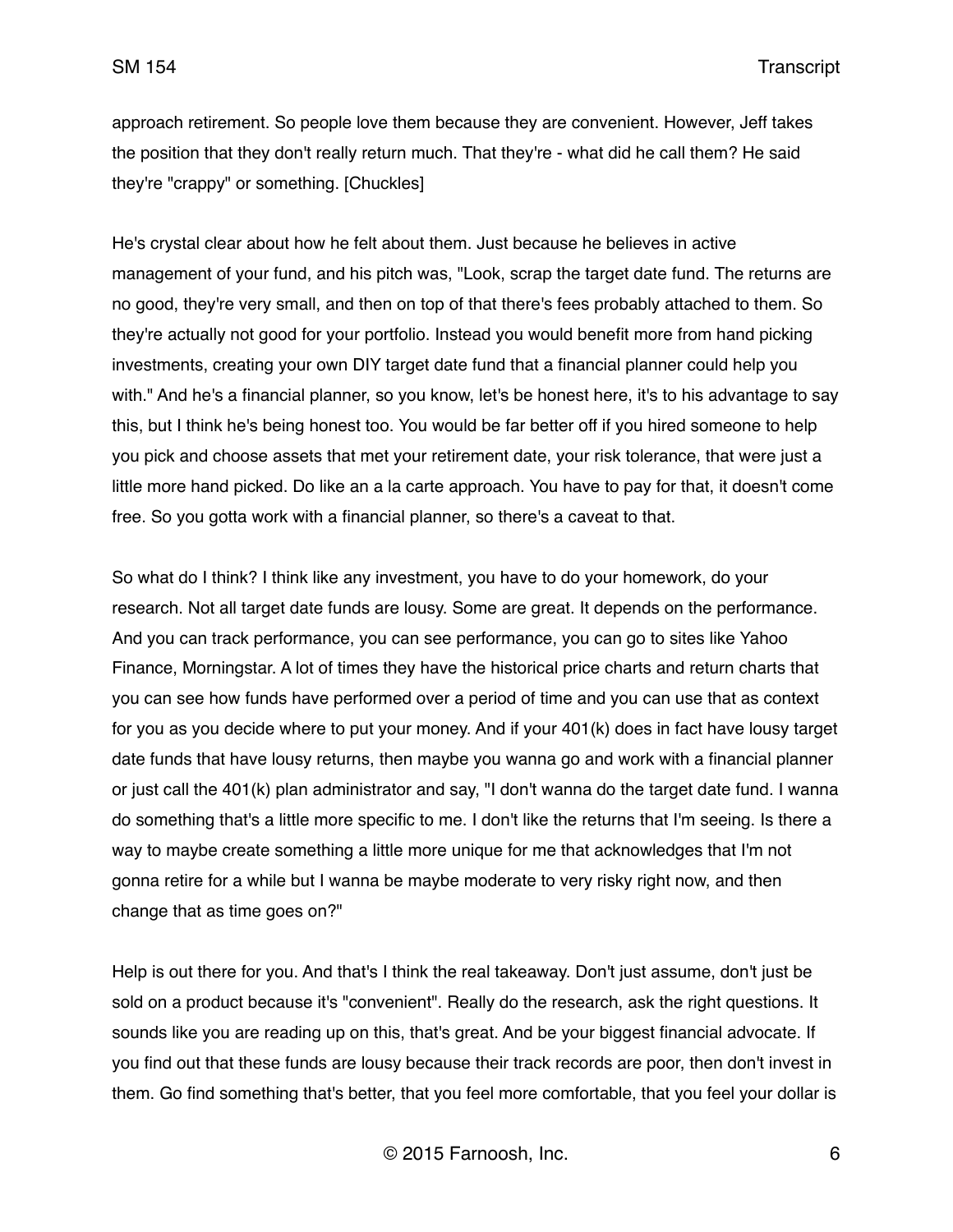better spent doing. So that's my advice. And it's kind of across the board with any financial product. If you feel as though you're not getting your money's worth, that there are other better thing out there for you, explore them. Explore those better options and then come to making a better more educated choice at that point.

[00:15:10]

Sriti asks:

**S:** "Hey Farnoosh. What is a difference between ROTH 401(k) and a ROTH IRA. My current employer offers 401(k) and ROTH 401(k) and I am funding both and have been thinking to start ROTH IRA also. Should I? Love your podcasts! Thanks."

#### [00:15:28]

**FT:** Well Sriti, I think that it's a good question. There are many differences between a ROTH 401(k) and a ROTH IRA. So some of the bigger differences: a ROTH 401(k), because it's a 401(k) essentially, allows you to contribute more annually than a ROTH IRA. The limit this year for a ROTH 401(k) is 17,500. It's 23,000 if you're age 50 or older. With a ROTH IRA you have a much smaller contribution limit. I believe it's \$5,500 and then an extra \$1,000 if you're 50 or older for catchup contributions. So if you feel as though you've maxed out your 401(k) at work, your ROTH 401(k), you wanna contribute more to retirement, a ROTH IRA could be a great vehicle for you.

Another difference between a ROTH 401(k) and a ROTH IRA: distributions. One of the benefits of a ROTH IRA is that the account can exist pretty much in perpetuity, forever, without any minimum required distributions. But a ROTH 401(k) you will have to start making distributions at 70 and a half years old. Something else to keep in mind about a ROTH 401(k) is that, well I think it's an advantage, potentially is if your employer offers a match then you get to take advantage of that match. With a ROTH IRA there is no match. And then to flip it, a ROTH IRA a lot of times people like to have some investment vehicle outside of their work plan because it exposes them to a lot more investment options. So the 401(k) plan at work or whatever you have, whether it's a 403(b) or a 401(k), a lot of times there is a limited basket of funds you can

© 2015 Farnoosh, Inc. 7